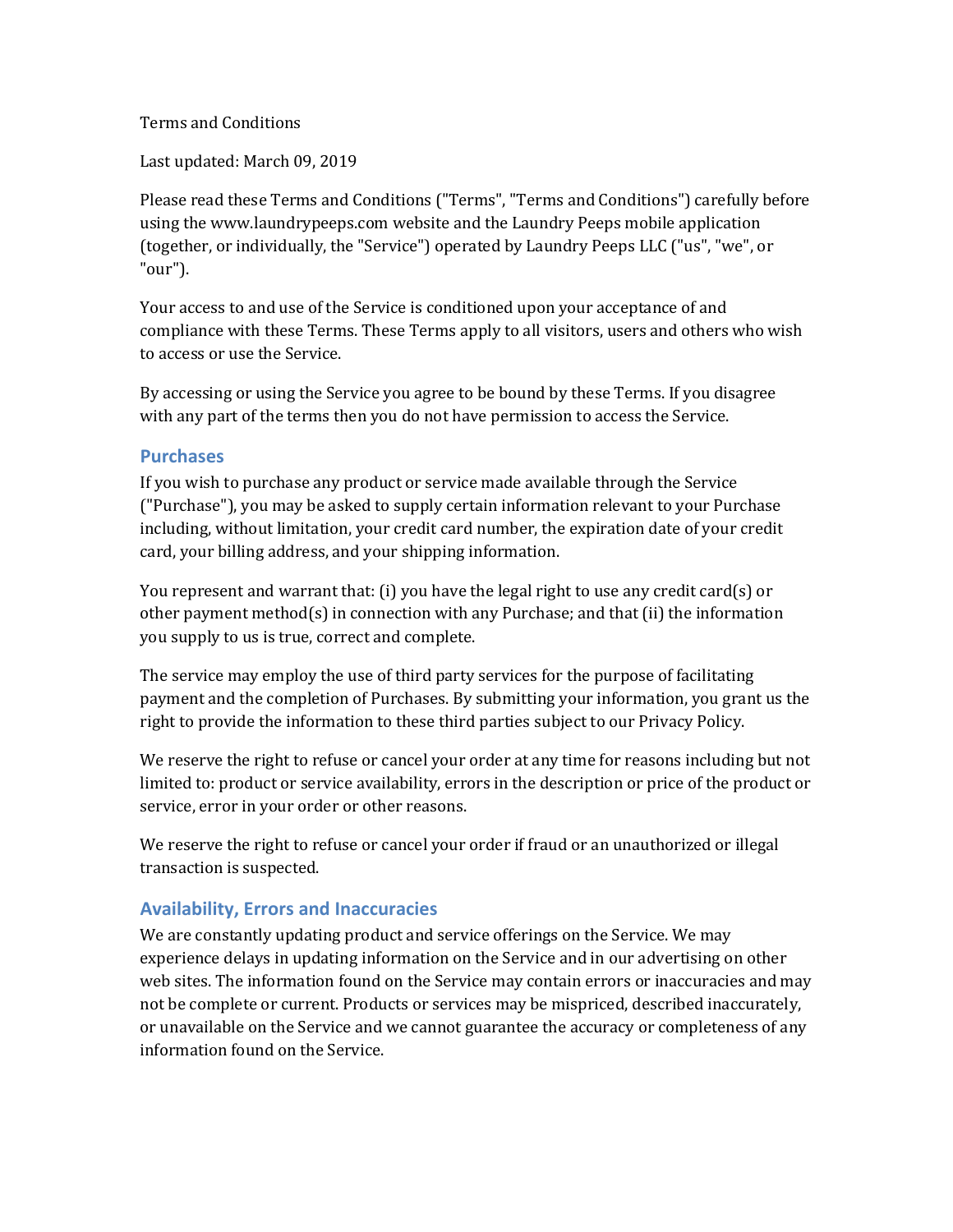We therefore reserve the right to change or update information and to correct errors, inaccuracies, or omissions at any time without prior notice.

## **Subscriptions**

Some parts of the Service are billed on a subscription basis ("Subscription(s)"). You will be billed in advance on a recurring and periodic basis ("Billing Cycle"). Billing cycles are set on a weekly basis.

At the end of each Billing Cycle, your Subscription will automatically renew under the exact same conditions unless you cancel it or Laundry Peeps LLC cancels it. You may cancel your Subscription renewal either through your online account management page or by contacting Laundry Peeps LLC customer support team.

A valid payment method, including credit card, is required to process the payment for your Subscription. You shall provide Laundry Peeps LLC with accurate and complete billing information including full name, address, state, zip code, telephone number, and a valid payment method information. By submitting such payment information, you automatically authorize Laundry Peeps LLC to charge all Subscription fees incurred through your account to any such payment instruments.

Should automatic billing fail to occur for any reason, Laundry Peeps LLC will issue an electronic invoice indicating that you must proceed manually, within a certain deadline date, with the full payment corresponding to the billing period as indicated on the invoice.

## **Fee Changes**

Laundry Peeps LLC, in its sole discretion and at any time, may modify the Subscription fees for the Subscriptions. Any Subscription fee change will become effective at the end of the then-current Billing Cycle.

Laundry Peeps LLC will provide you with a reasonable prior notice of any change in Subscription fees to give you an opportunity to terminate your Subscription before such change becomes effective.

Your continued use of the Service after the Subscription fee change comes into effect constitutes your agreement to pay the modified Subscription fee amount.

#### **Refunds**

Certain refund requests for Subscriptions may be considered by Laundry Peeps LLC on a case-by-case basis and granted in sole discretion of Laundry Peeps LLC.

## **Accounts**

When you create an account with us, you guarantee that you are above the age of 18, and that the information you provide us is accurate, complete, and current at all times. Inaccurate, incomplete, or obsolete information may result in the immediate termination of your account on the Service.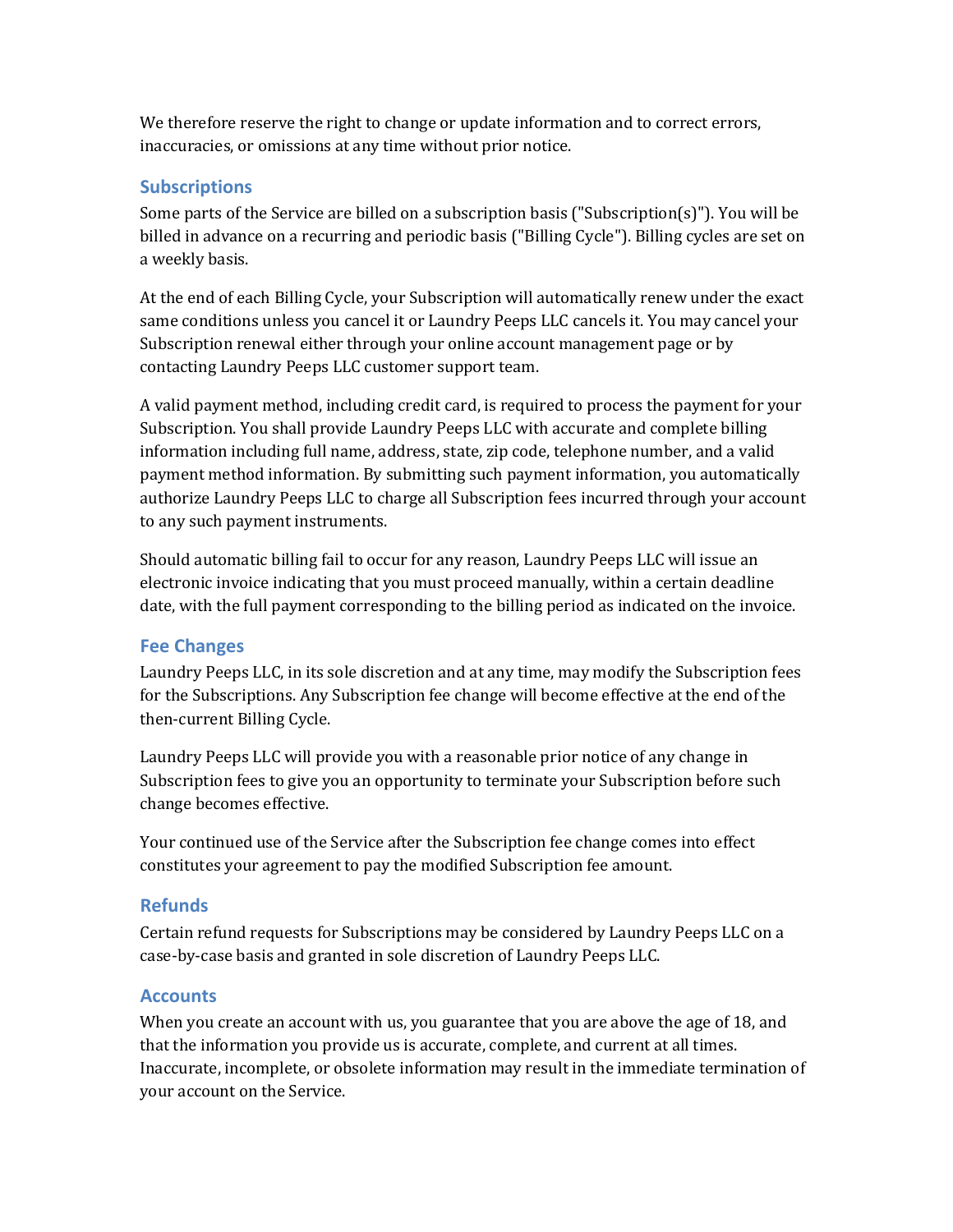You are responsible for maintaining the confidentiality of your account and password, including but not limited to the restriction of access to your computer and/or account. You agree to accept responsibility for any and all activities or actions that occur under your account and/or password, whether your password is with our Service or a third-party service. You must notify us immediately upon becoming aware of any breach of security or unauthorized use of your account.

We reserve the right to refuse service, terminate accounts, remove or edit content, or cancel orders in our sole discretion.

## **Intellectual Property**

The Service and its original content, features and functionality are and will remain the exclusive property of Laundry Peeps LLC and its licensors. The Service is protected by copyright, trademark, and other laws of both the United States and foreign countries. Our trademarks and trade dress may not be used in connection with any product or service without the prior written consent of Laundry Peeps LLC.

## **Links To Other Web Sites**

Our Service may contain links to third party web sites or services that are not owned or controlled by Laundry Peeps LLC

Laundry Peeps LLC has no control over, and assumes no responsibility for the content, privacy policies, or practices of any third party web sites or services. We do not warrant the offerings of any of these entities/individuals or their websites.

You acknowledge and agree that Laundry Peeps LLC shall not be responsible or liable, directly or indirectly, for any damage or loss caused or alleged to be caused by or in connection with use of or reliance on any such content, goods or services available on or through any such third party web sites or services.

We strongly advise you to read the terms and conditions and privacy policies of any third party web sites or services that you visit.

## **Termination**

We may terminate or suspend your account and bar access to the Service immediately, without prior notice or liability, under our sole discretion, for any reason whatsoever and without limitation, including but not limited to a breach of the Terms.

If you wish to terminate your account, you may simply discontinue using the Service.

All provisions of the Terms which by their nature should survive termination shall survive termination, including, without limitation, ownership provisions, warranty disclaimers, indemnity and limitations of liability.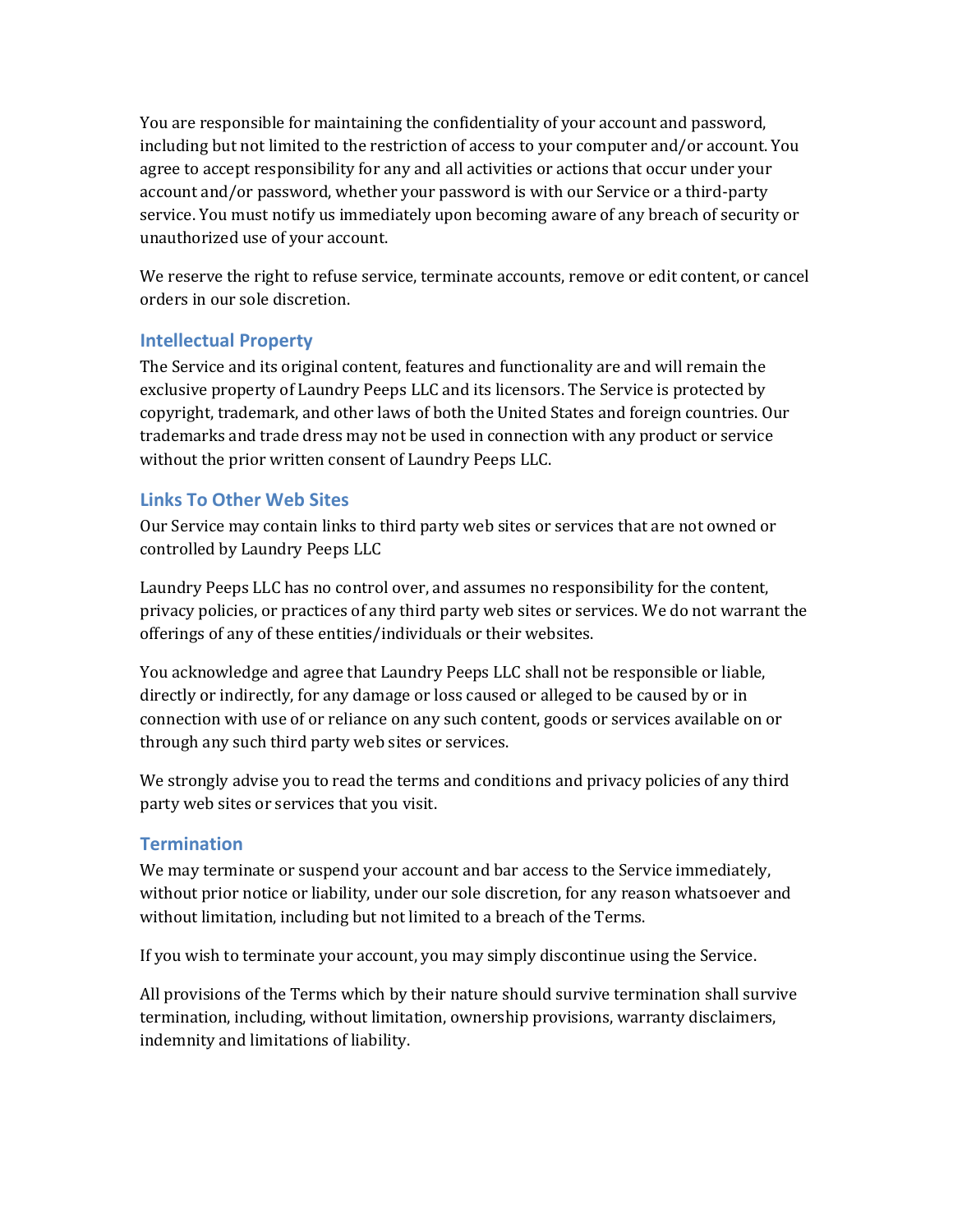#### **Indemnification**

You agree to defend, indemnify and hold harmless Laundry Peeps LLC and its licensee and licensors, and their employees, contractors, agents, officers and directors, from and against any and all claims, damages, obligations, losses, liabilities, costs or debt, and expenses (including but not limited to attorney's fees), resulting from or arising out of a) your use and access of the Service, by you or any person using your account and password, or b) a breach of these Terms.

# **Limitation Of Liability**

In no event shall Laundry Peeps LLC, nor its directors, employees, partners, agents, suppliers, or affiliates, be liable for any indirect, incidental, special, consequential or punitive damages, including without limitation, loss of profits, data, use, goodwill, or other intangible losses, resulting from (i) your access to or use of or inability to access or use the Service; (ii) any conduct or content of any third party on the Service; (iii) any content obtained from the Service; and (iv) unauthorized access, use or alteration of your transmissions or content, whether based on warranty, contract, tort (including negligence) or any other legal theory, whether or not we have been informed of the possibility of such damage, and even if a remedy set forth herein is found to have failed of its essential purpose.

#### **Disclaimer**

Your use of the Service is at your sole risk. The Service is provided on an "AS IS" and "AS AVAILABLE" basis. The Service is provided without warranties of any kind, whether express or implied, including, but not limited to, implied warranties of merchantability, fitness for a particular purpose, non-infringement or course of performance.

Laundry Peeps LLC its subsidiaries, affiliates, and its licensors do not warrant that a) the Service will function uninterrupted, secure or available at any particular time or location; b) any errors or defects will be corrected; c) the Service is free of viruses or other harmful components; or d) the results of using the Service will meet your requirements.

## **Exclusions**

Some jurisdictions do not allow the exclusion of certain warranties or the exclusion or limitation of liability for consequential or incidental damages, so the limitations above may not apply to you.

## **Governing Law**

These Terms shall be governed and construed in accordance with the laws of Colorado, United States, without regard to its conflict of law provisions.

Our failure to enforce any right or provision of these Terms will not be considered a waiver of those rights. If any provision of these Terms is held to be invalid or unenforceable by a court, the remaining provisions of these Terms will remain in effect. These Terms constitute